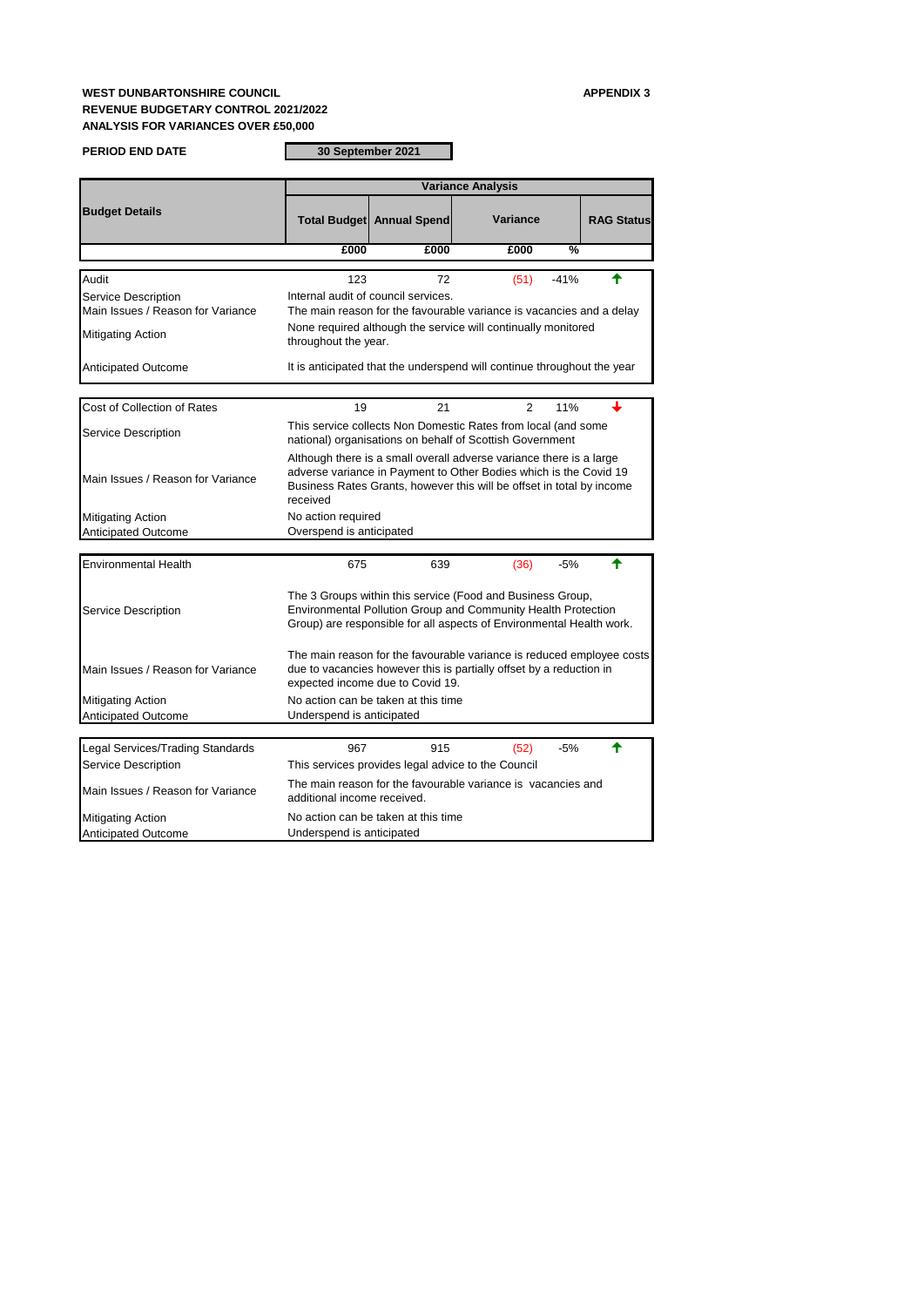## **WEST DUNBARTONSHIRE COUNCIL APPENDIX 3 REVENUE BUDGETARY CONTROL 2021/2022 ANALYSIS FOR VARIANCES OVER £50,000**

**PERIOD END DATE**

**30 September 2021**

|                                                        | <b>Variance Analysis</b>                                                                                                                                                                                                                                                                                                                                                                 |                                                   |                                                                       |                   |  |  |
|--------------------------------------------------------|------------------------------------------------------------------------------------------------------------------------------------------------------------------------------------------------------------------------------------------------------------------------------------------------------------------------------------------------------------------------------------------|---------------------------------------------------|-----------------------------------------------------------------------|-------------------|--|--|
| <b>Budget Details</b>                                  |                                                                                                                                                                                                                                                                                                                                                                                          | <b>Total Budget Annual Spend</b>                  | Variance                                                              | <b>RAG Status</b> |  |  |
|                                                        | £000                                                                                                                                                                                                                                                                                                                                                                                     | £000                                              | £000                                                                  | %                 |  |  |
| Planning                                               | 452                                                                                                                                                                                                                                                                                                                                                                                      | 594                                               | 142                                                                   | 31%               |  |  |
| Service Description                                    | This Service provides Building & Planning services                                                                                                                                                                                                                                                                                                                                       |                                                   |                                                                       |                   |  |  |
| Main Issues / Reason for Variance                      | The main reason for the adverse variance is that income is lower than<br>budgeted due to cancelled or delayed building projects, due to Covid<br>19. Two further variances are occuring with Employee costs favourable<br>due to staff vacancies and Payments to Other Bodies adverse by a<br>similar amount due the anticipated cost of an ongoing legal case which<br>is not budgeted. |                                                   |                                                                       |                   |  |  |
| Mitigating Action<br>Anticipated Outcome               | No action required<br>Overspend is anticipated                                                                                                                                                                                                                                                                                                                                           |                                                   |                                                                       |                   |  |  |
| <b>Information Services</b>                            | 4,247                                                                                                                                                                                                                                                                                                                                                                                    | 4,271                                             | 24                                                                    | 1%                |  |  |
| Service Description                                    | This service area provides general ICT support to the Council and also<br>supports transformational change and modernisation of working<br>practices through technology                                                                                                                                                                                                                  |                                                   |                                                                       |                   |  |  |
| Main Issues / Reason for Variance                      | There are two variances within this budget. Supplies and Services is<br>adverse due to increased Communications Maintenance costs and<br>increased computer licence costs. This is being partially offset by a<br>favourable income forecast.                                                                                                                                            |                                                   |                                                                       |                   |  |  |
| Mitigating Action<br><b>Anticipated Outcome</b>        | Overspend is likely.                                                                                                                                                                                                                                                                                                                                                                     | budget to minimise the overspend                  | Limited action can be taken but officers will continue to monitor the |                   |  |  |
|                                                        |                                                                                                                                                                                                                                                                                                                                                                                          |                                                   |                                                                       |                   |  |  |
| Change Support                                         | 310                                                                                                                                                                                                                                                                                                                                                                                      | 312                                               | 2                                                                     | 1%                |  |  |
| Service Description                                    |                                                                                                                                                                                                                                                                                                                                                                                          | has the Central Training Budget for the Council.  | This Service enables transformational change and development, it also |                   |  |  |
| Main Issues / Reason for Variance                      | Although the overall variance is small there are two large variances<br>being reported within this service. Employee costs are adverse due to<br>the cost of Covid Vaccine Centre training. This is being offset by a<br>favourable income variance due to the funding being received to cover<br>the cost of the training described.                                                    |                                                   |                                                                       |                   |  |  |
| Mitigating Action<br><b>Anticipated Outcome</b>        | None required                                                                                                                                                                                                                                                                                                                                                                            | A small overspend is anticipated                  |                                                                       |                   |  |  |
|                                                        |                                                                                                                                                                                                                                                                                                                                                                                          |                                                   |                                                                       |                   |  |  |
| Clydebank Town Hall<br>Service Description             | 334<br>Clydebank                                                                                                                                                                                                                                                                                                                                                                         | 337                                               | 3<br>The service provides civic accommodation and facilities within   | 1%                |  |  |
| Main Issues / Reason for Variance                      | The main reason for the variance is that the closure of the Town Hall<br>has resulted in a loss of income as well as reduced expenditure on<br>certain budgets. The absence of events has delayed the need to have<br>certain posts filled and this has offset some of the income loss.                                                                                                  |                                                   |                                                                       |                   |  |  |
| <b>Mitigating Action</b>                               |                                                                                                                                                                                                                                                                                                                                                                                          | No action can be taken at this time               |                                                                       |                   |  |  |
| <b>Anticipated Outcome</b>                             | An overspend is anticipated.                                                                                                                                                                                                                                                                                                                                                             |                                                   |                                                                       |                   |  |  |
| Office Accommodation<br>Service Description            | 1,500                                                                                                                                                                                                                                                                                                                                                                                    | 1,417<br>Provision of Shared Office Accommodation | (83)                                                                  | $-6%$<br>╇        |  |  |
| Main Issues / Reason for Variance                      | Projection for electricity is lower as buildings are not yet open to<br>capacity; postage is lower and also the window cleaning contract has<br>come back much lower than budgeted.                                                                                                                                                                                                      |                                                   |                                                                       |                   |  |  |
| <b>Mitigating Action</b><br><b>Anticipated Outcome</b> | None required<br>Underspend is anticipated                                                                                                                                                                                                                                                                                                                                               |                                                   |                                                                       |                   |  |  |